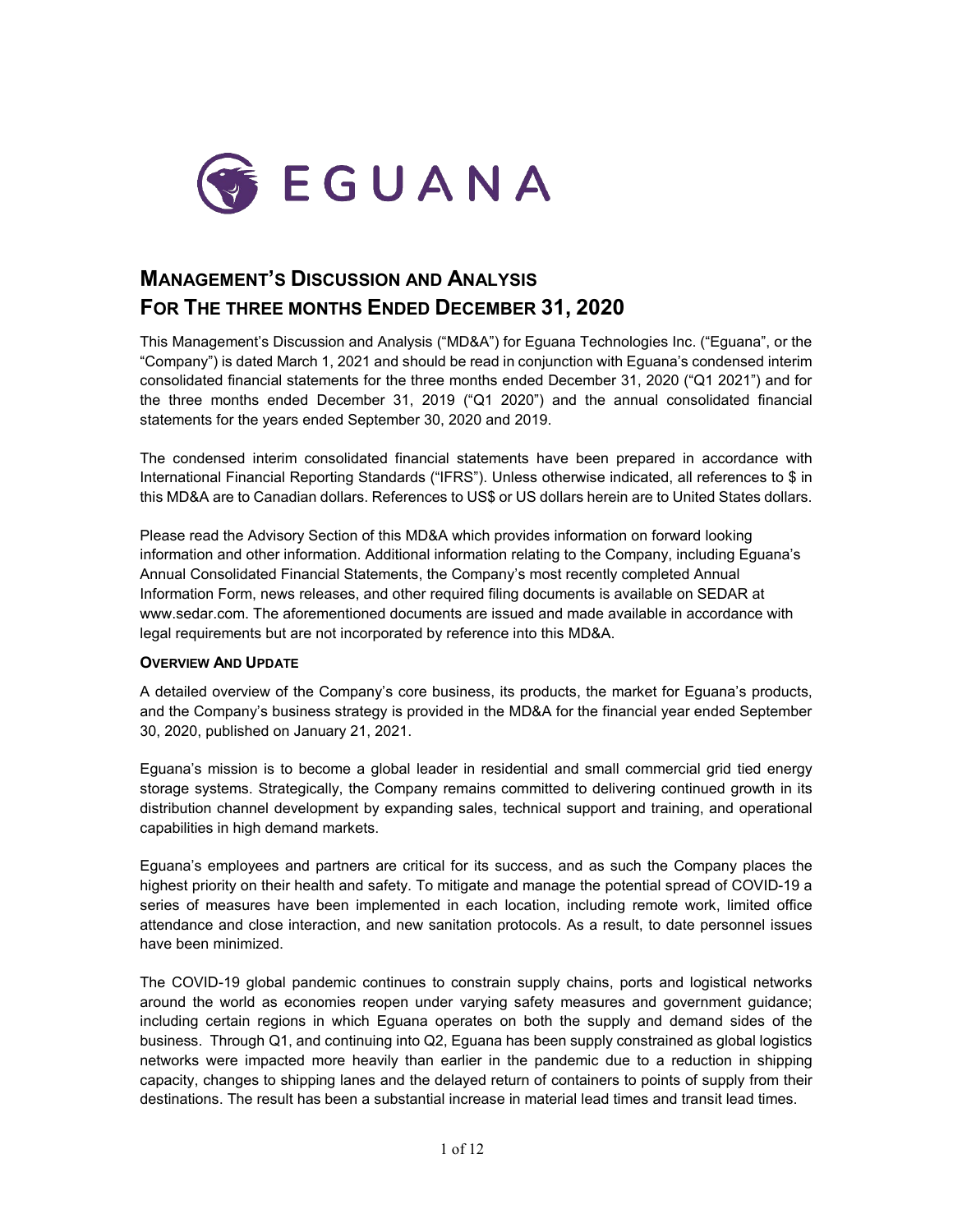Management believes these conditions will continue at least through the rest of the fiscal year. To alleviate risks to its supply chain, the company will use a portion of the recent Special Warrant financing to make strategic inventory investments, which will position key raw materials in order to buffer transit risk and allow a planned transition to flow manufacturing from batch manufacturing. These investments will smooth out the manufacturing process, increase product availability and provide better customer service to Eguana partners. By reducing the impact and further risk of COVID 19 delays throughits supply chain, the Company expects to fufill a large portion of its current back log of orders in the next nine to twelve month period.

In Q1, Eguana made its first customer shipments of the Evolve lithium iron phosphate (LFP) product into the US market. This critical milestone diversifies the Company's battery supply chain, which in turn minimizes exposure to battery cell shortages from any individual supplier, putting the Company at the forefront of the lithium technology transition currently underway in the United States. New developments in Cobalt reduced and Cobalt free battery chemistries is also trending to eliminat cobalt sourcing issues and thermal runaway concerns with next generation battery technology.

Eguana's Evolve LFP residential energy storage system (ESS) is the first LFP-based ESS for the US market that is not priced at a premium to products based on NMC (nickel manganese cobalt) electric vehicle cells. Eguana's flexible software driven platform and advanced integration capabilities deliver rapid product cycles, keeping the Company on the cutting edge of battery technology as the stationary energy storage market matures.

In December 2020, the Company began developing a higher powered Evolve product targeted at 'Whole Home' backup applications, in the United States, with a primary focus in the state of California. This development remains on track, with functional testing nearing completion. As expected, the Public Safety Power Shutoffs throughout California have triggered interest in larger system sizes, which delivers a competitive advantage to Eguana as its platform has been designed with expandable capacity without the need for additional power controls. California has also passed a state mandate that all new residential home construction must have solar installed, which is anticipated to drive additional market growth for ESS.

The Company has several key initiatives underway as a result of its partnership with the ITOCHU Corporation (ITOCHU). Upon completion of an earlier development contract, Eguana entered field trials of its Moixa AI based Evolve product for US markets with Sunnova, a leading US residential solar and energy storage provider, who formed a strategic relationship with ITOCHU in 2018. The Moixa AI based Evolve was designed to excel in virtual power plant (VPP) and residential applications. To de-risk battery module supply availability, Eguana transitioned its LG Chem battery supply chain to ITOCHU, which also provided for a reduction in working capital requirements, enabling the Company to scale more quickly. Additionally, the Company has begun discussions on next generation battery module and battery management system development for future Eguana products. Investing in the vertical integration of its battery supply chain can further de-risk battery module shortages, provide additional cost control and speed future product development cycle time.

In Australia, Eguana remains focused on the South Australian market and VPP opportunities in that State. Despite initial challenges with the Home Battery Scheme, Eguana has been successful in establishing a growing dealer network within the State, most of whom have been approved installers under the Simply Energy VPP program. The Company will continue building its dealer base in other states through its partnership with distributor AC Solar Warehouse who provides national coverage.

Research and Development has several key initiatives including battery module and battery management system development, cost reduction activities, and a higher power Evolve product line.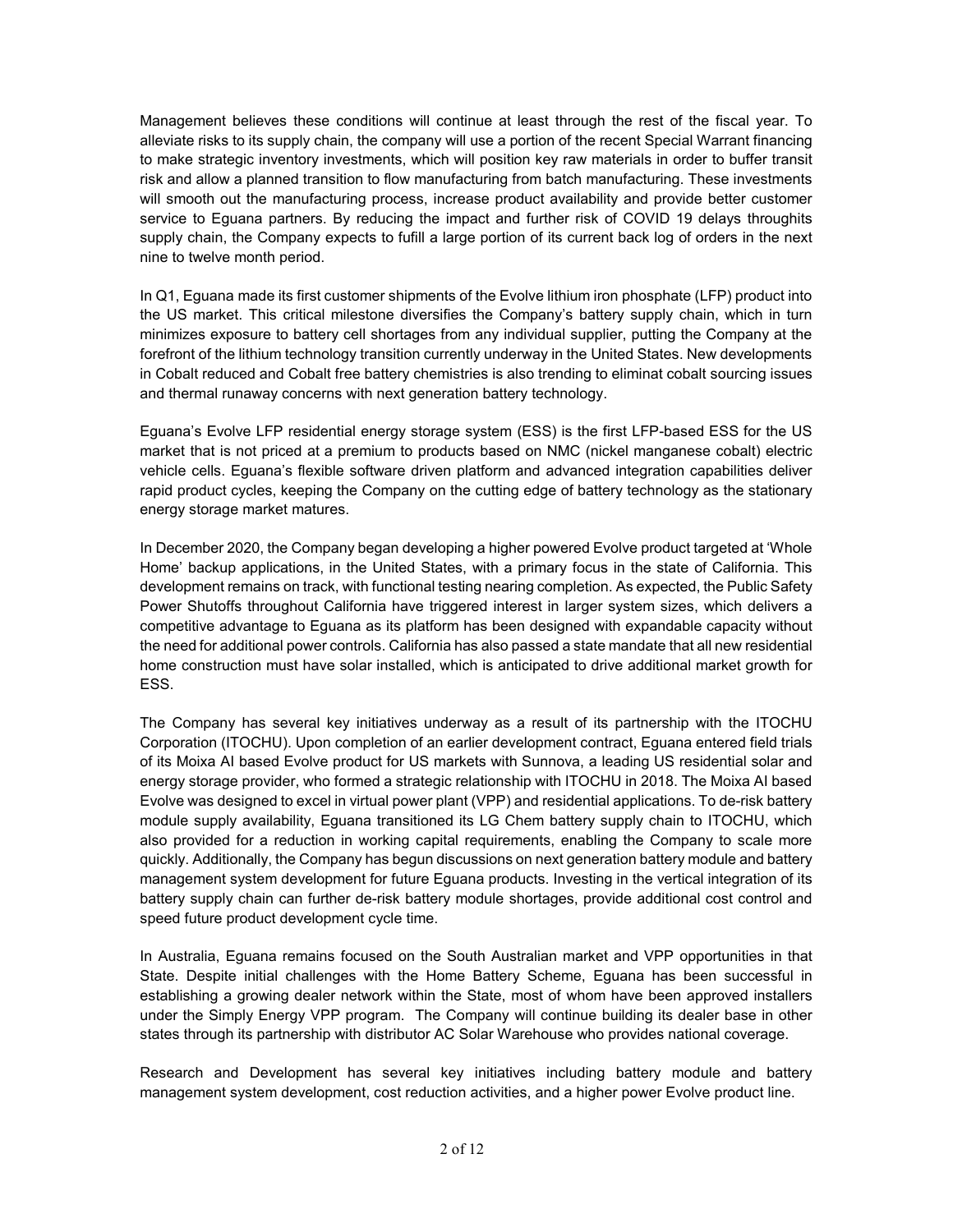# **2021 OPERATING RESULTS**

The following table sets forth a summary of the results of operations for the three months ended December 31, 2020 and 2019.

|                                                          | Q1 2021                | $Q12020^{(1)}$         |
|----------------------------------------------------------|------------------------|------------------------|
| Sales and engineering services (1)<br>Cost of goods sold | 2,323,787<br>2,133,850 | 2,635,161<br>2,405,073 |
| Gross margin                                             | 189,937                | 230,088                |
| <b>Expenses</b>                                          |                        |                        |
| General and administrative                               | 810,021                | 529,519                |
| Selling and marketing                                    | 456,034                | 540,752                |
| Product research and development                         | 431,081                | 199,782                |
| Operations                                               | 241,942                | 267,422                |
|                                                          | 1,939,078              | 1,537,475              |
| Loss before undernoted items                             | (1,749,141)            | (1,307,387)            |
| Financing costs                                          | (711, 647)             | (486, 351)             |
| Unrealized foreign exchange gain<br>(loss)               | 105,486                | 40,636                 |
| Other income                                             |                        | 1                      |
| <b>Net loss</b>                                          | (2,355,302)            | (1,753,101)            |
|                                                          |                        |                        |

*(1) During the preparation of the condensed interim consolidated financial statements for Q1 2021, management identified an overstatement of \$167,000 in the revenue recorded in the comparative period ended December 31, 2019. This revenue should*  instead have been allocated to the second quarter ended March 31, 2020. Management also identified an understatement of *cost of goods sold of \$17,600 which had originally booked within product research and development expenses. Refer to note 2(b) of the Q1 2021 condensed interim financial statements for further details. Items have been adjusted in the chart above.* 

#### *Sales and engineering services*

The Company's revenue is derived from the sale of energy storage systems which are available in multiple size configurations to meet individual consumer and regional requirements. The systems, which are branded the Evolve NMC, the Evolve LFP, the Enduro, and the Elevate, maintain approximately 90% bill of material consistency throughout the electronics topology providing a standardized product platform which is where many of the Company's proprietary patents reside. Each feature rich system is capable of performing consumer related functions including solar self-consumption with seamless backup power as well as a full suite of VPP services for fleet aggregators including frequency and voltage control, reactive power management, and spinning reserve.

The Company's customer base is addressed primarily through its dealer network inclusive of large residential installers and global distributors, who in turn market and sell Eguana systems through their customer networks to the end consumer. Additionally, in certain markets, the Company has white label products for large scale partners who have the ability to wrap financing around the solutions and are targeting roll outs through VPPs and other fleet aggregations services. Through a series of online and in person training programs, the Company ensures both its customers and installation partners are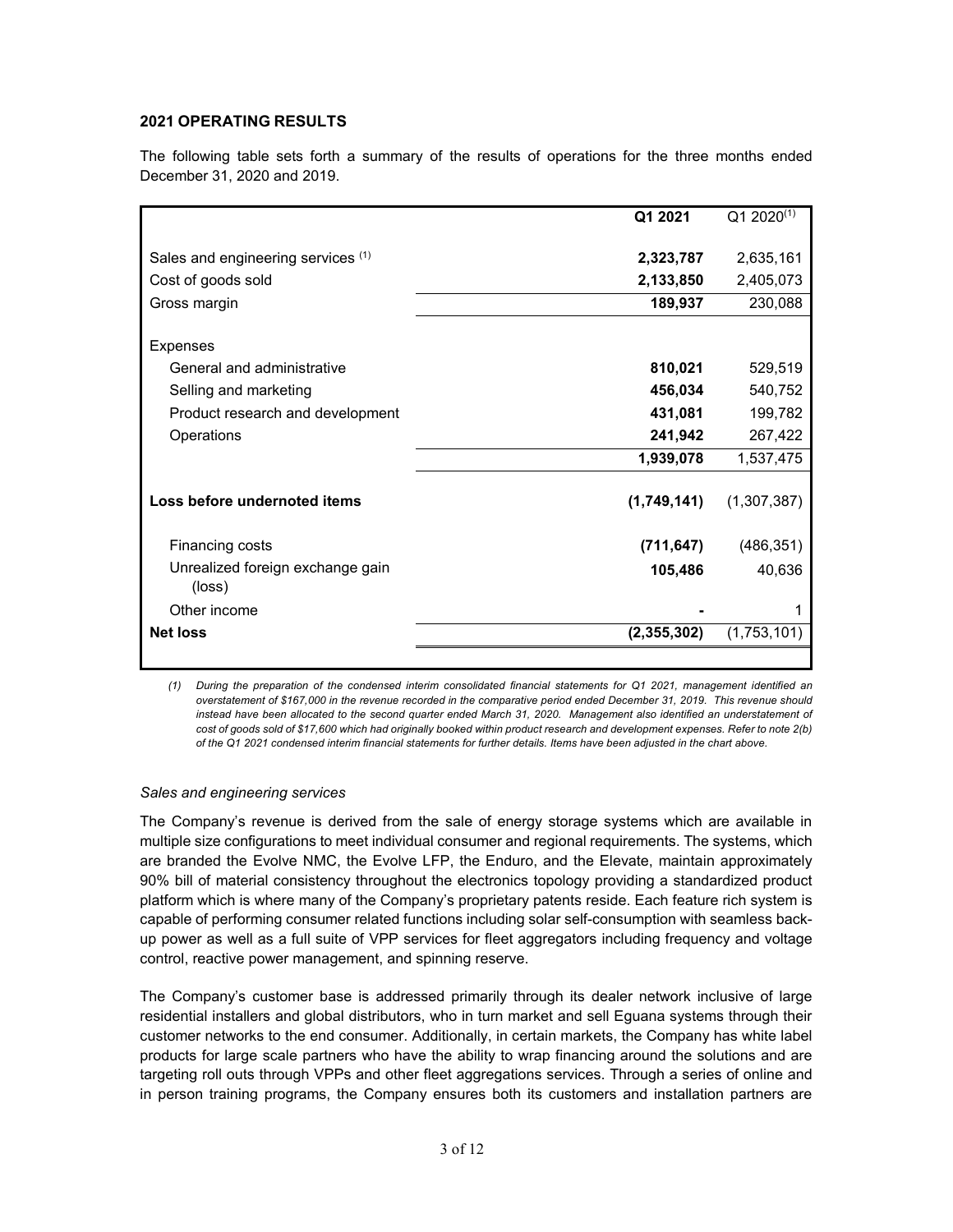appropriately educated and trained on product features and installation best practices prior to sales, as all installation, maintenance and subscriptions are the responsibility of the distributor or installer.

For the three-month period ended December 31, 2020, product sales were \$2,323,787 consistent with prior year product sales of \$2,384,799 for the same period, which was the last reporting period prior to the supply disruptions caused by COVID-19. The 2.6% decrease was largely a result of material delivery delays due to COVID-19 driven congestion through international ports and shipping lanes.

Engineering revenue was \$250,362 in Q1 2020 for services provided to the ITOCHU Corporation to develop and certify a proprietary residential storage system. There was no engineering revenue in Q1 2021.

The Company does expect to see continued quarterly fluctuations in revenues generated from the Company's various markets, sales regions, and sales channels due to variability associated with the timing of customer purchase decisions, market growth rates, and continued global impacts of the COVID-19 pandemic on global supply chains.

# *Gross margin*

Gross margins for energy storage systems were 8.2% or \$189,937 for the three months ended December 31, 2020. Energy storage system gross margins for the same period in 2019 were \$34,394 or 1.4%. Gross margins improvement can be attributed to planned cost reduction activities, primarily in North American channels, the initial rollout of the LFP chemistry systems, and supply planning improvements. The company expects to see continued gross margin improvement through 2021 with additional product assembly efficiencies with contract manufacturing partners, favourable product mix shift to larger system configurations, and further cost reduction activities through supply chain and development.

Engineering services contributed \$195,694 to the margin in Q1 2020 for services provided to ITOCHU as described above. There were no engineering services in Q1 2021.

# *Expenses*

Operating costs for the three months ended December 31, 2020 were \$1,939,078, up \$401,603 from the same period in 2019.

• General and administrative expenses ("G&A") increased by \$280,502 in Q1 2021 as compared to Q1 2020. The increase in G&A cost can primarily be attributed to the increase in share-based payments. Q1 2021 had 15,292,316 options outstanding, as compared to 8,782,316 for the same period in 2020, primarily the impact of 4.5M options granted to a capital markets advisory company, with half vesting immediately and half vesting 6 months later. This increase is partially offset by a decrease in travel and consulting costs due to COVID-19 global travel restrictions.

G&A expenses consist primarily of salaries (including the value of stock options for all employees), employee benefits and overhead expenses that are not otherwise allocated to other categories, occupancy, all professional fees, investor relations costs, travel costs, realized foreign exchange gains and losses and amortization.

• Selling and marketing costs in Q1 2021 decreased \$84,718 as compared to Q1 2020. This decrease is a result of the global COVID-19 travel restrictions, wherein overall global travel was significantly reduced, along with restructuring selling resources to increase internal focus on operational activities and aftersales service, primarily in Europe and Australia, which resulted in a decrease in sales personnel.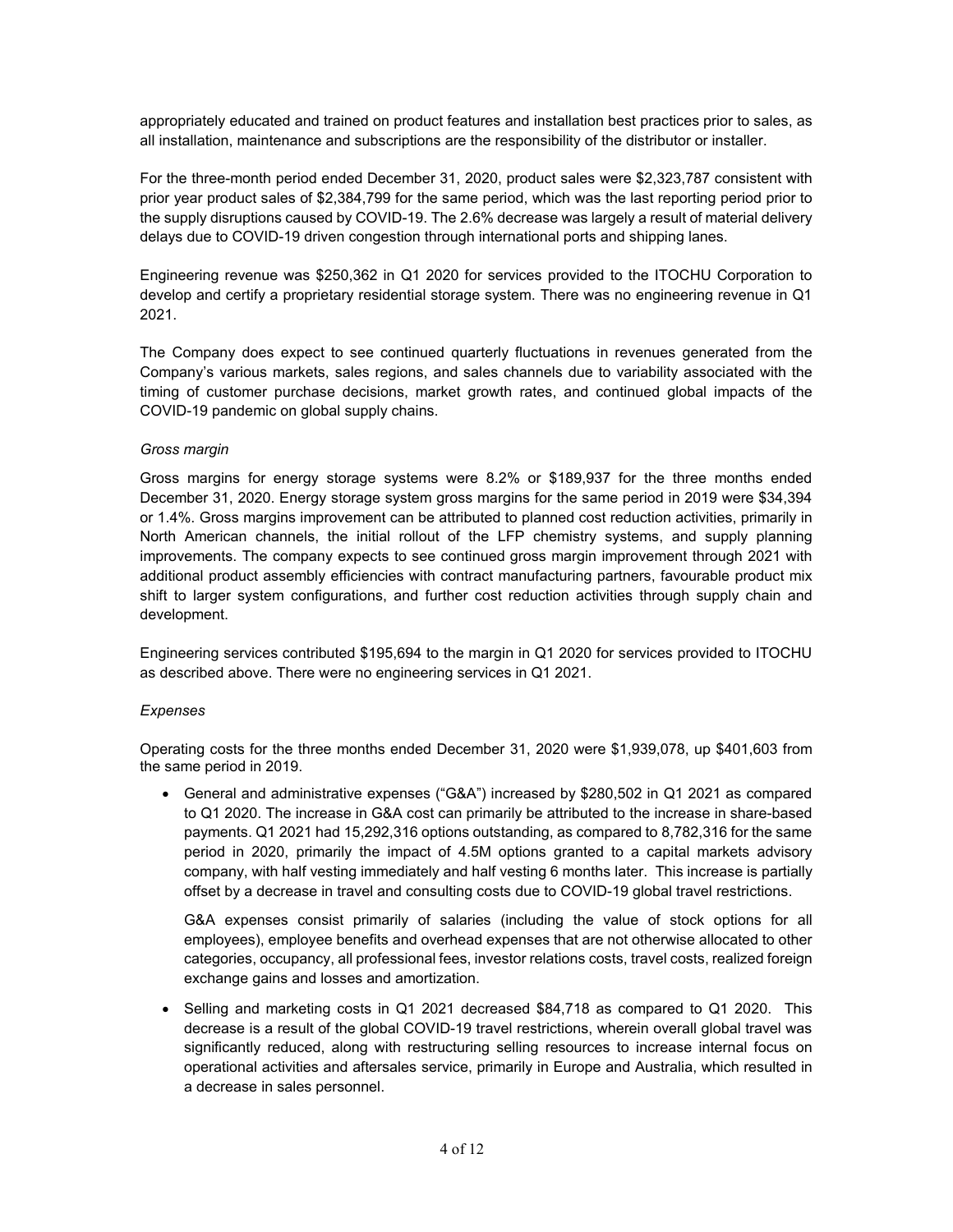Included in these costs are salaries and benefits of personnel employed in marketing and customer account relationships, travel, costs of trade shows, and portions of the Executive Vice President's ("EVP") and the Chief Executive Officer's ("CEO") compensation that relate to business development.

• Product research and development costs increased by \$231,299 in Q1 2021 compared to the same period in 2020. This increase is due to prior year staff salary allocated to costs of goods sold in Q1 2020 for time spent on a new engineering development contract. There has been no similar allocation in Q1 2021. Management expectation is to further increase Research and Development costs related to team growth for battery integration projects, additional product cost reduction activities, and new product introductions and certification.

Included in product research and development are costs associated prototype development and certification, market analysis in support of new product definition, salaries and benefits of the engineering group, and a portion of the EVP compensation.

• Operating costs remained relatively consistent with Q1 2019 expenses.

Operations costs include salaries and benefits of employees directly allocated to this function and overhead cost allocations to support the operations personal.

# *Financing Costs*

Financing costs in Q1 2021 were up \$225,296, or 46.3%, as compared to Q1 2020. \$212,000 of the increase is due to the addition of the \$5.0M convertible debenture accretion in Q2 2020, while \$39,000 of the increase is due to accretion of the legal settlement with a former contract manufacturer, which began in the third quarter of 2020. This is slightly offset with the reduction in accretion associated with the short-term bridge loan, which was repaid in April 2020.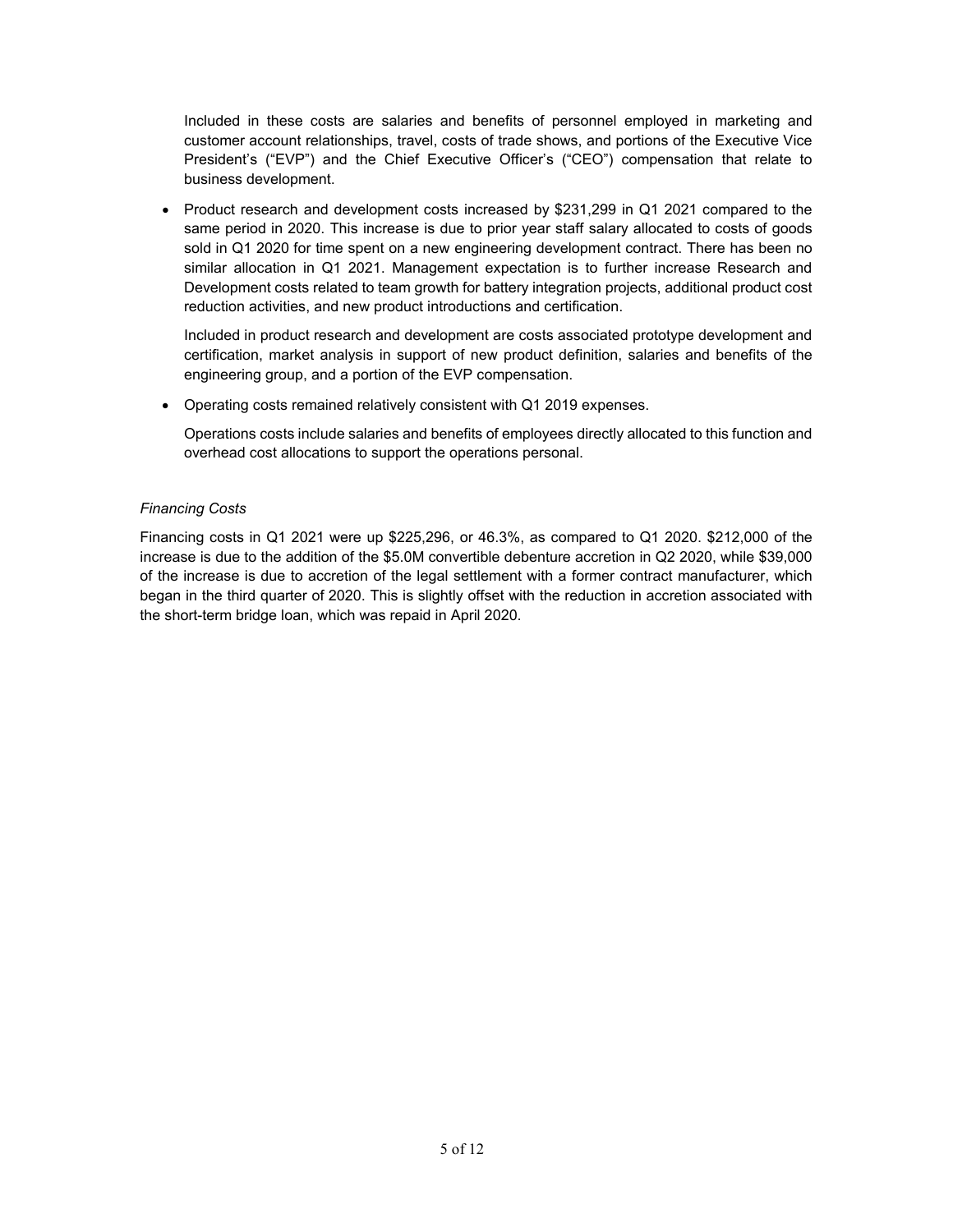# **MANAGEMENT DISCUSSION OF FINANCIAL RESULTS**

| <b>Operating activities</b>            | Q1 2021     | $Q12020^{(1)}$ |
|----------------------------------------|-------------|----------------|
| Net loss                               | (2,355,302) | (1,753,101)    |
| Share-based payments                   | 432,051     | 37,916         |
| Financing costs                        | 711,647     | 486,351        |
| Amortization of property & equipment   | 33,662      | 46,019         |
| Amortization of lease assets           | 51,546      | 43,622         |
| Warranty provision                     | 14,670      | 53,639         |
| Unrealized foreign exchange gain       | (105, 486)  | (40, 636)      |
|                                        | (1,217,212) | (1, 126, 190)  |
| Net change in non-cash working capital | (694, 846)  | 2,399,787      |
| Cash flow (used in) from operations    | (1,912,058) | 1,273,597      |
|                                        |             |                |

*(1) Restated. Refer to note 2(b) of the 1 2021 condensed interim financial statements.* 

# *Net Loss*

Net loss for Q1 2021 increased by \$602,201 over the net loss in Q1 2020. The increase in net loss can primarily be attributed the increase in share-based payments by \$394,135 during Q1 2021, due to an increase in options of 6,510,000 from the prior year, of which 2.3M vested within the quarter. Additionally, the first three months of 2020 saw engineering gross margins of \$195,694, which did not exist in the three months ended December 31, 2020.

# *Share-based Payments*

Share-based payments were \$432,051 in the three-month period ended December 31, 2020, up from \$37,916 from the same period in 2019. Q1 2021 had 15,292,316 options outstanding, as compared to 8,782,316 for the same period in 2020. The three-month increase was primarily due the impact of 4.5M options granted to a capital markets advisory company, with half vesting immediately and the remaining half vesting at the 6 months anniversary.

# *Financing Costs*

The increase in financing cost in the first quarter of 2021 is primarily due to the accretion of the convertible debentures issued in March 2020, as well as accretion associated with a legal settlement which occurred in July 2020.

# *Unrealized Foreign Exchange Gain*

Unrealized foreign exchange gain in Q1 2021 resulted from a favourable shift in foreign exchange, specifically the weakening of the US dollar for the Company's Senior debt, which is denominated in USD.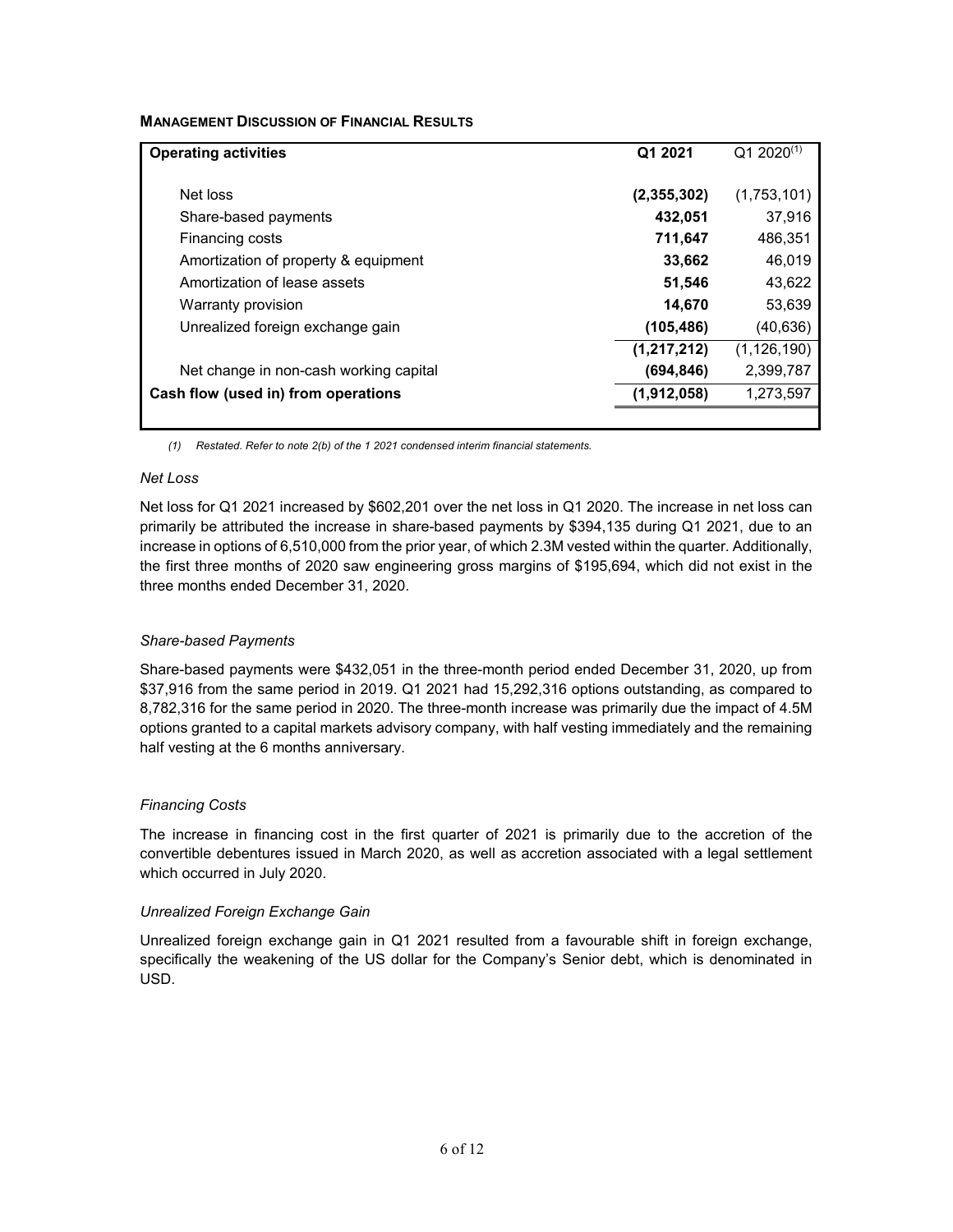# **Summary of Quarterly Results**

|                             | 2021           |             | 2020        |             | 2019           |                |                |                |
|-----------------------------|----------------|-------------|-------------|-------------|----------------|----------------|----------------|----------------|
|                             | Q <sub>1</sub> | Q4          | Q3          | Q2          | Q <sub>1</sub> | Q <sub>4</sub> | Q <sub>3</sub> | Q <sub>2</sub> |
| Sales <sup>(2)</sup>        | 2,323,787      | 1,330,848   | 2,179,891   | 1,805,778   | 2,635,161      | 825,492        | 774,670        | 973,140        |
| Net $(logs)$ <sup>(2)</sup> | (2,355,302)    | (1,948,743) | (1,761,235) | (2,775,573) | (1,753,101)    | (2,629,525)    | (2,228,210)    | (2, 160, 438)  |
| Per share (1)               | (0.01)         | (0.01)      | (0.01)      | (0.01)      | (0.01)         | (0.01)         | (0.01)         | (0.01)         |
|                             |                |             |             |             |                |                |                |                |

(1) Basic and diluted

(2) During the preparation of the condensed interim consolidated financial statements for Q1 2021, management identified an overstatement of \$167,000 in the revenue recorded in the comparative period ended December 31, 2019. This revenue should instead have been allocated to the second quarter ended March 31, 2020. Refer to note 2(b) of the Q1 2021 condensed interim financial statements for further details. Items have been adjusted in the chart above

#### **LIQUIDITY AND CAPITAL RESOURCES**

# **Liquidity**

The Company manages its capital with the prime objectives of safeguarding the business as a going concern, creating investor confidence, maximizing long-term returns and maintaining an optimal structure to meet its financial commitments and to strengthen its working capital position. At present, the capital structure of the Company is primarily composed of shareholders' equity and debt. The Company's strategy is to access capital primarily through equity issuances, asset based lending, and other alternative forms of debt financing. The Company actively manages its capital structure and makes adjustments relative to changes in economic conditions and the Company's risk profile.

Eguana received \$1,597,455 from financing activities in Q1 2021 (Q1 2020 - \$21,532) and used \$1,912,058 in operations during Q1 2020 (Q1 2020 –received \$1,273,597).

Working capital represents the Company's current assets less its current liabilities. The Company's liquidity, as measured by the Company's working capital deficit at the quarter ended December 31, 2020 was \$4,941,971 (September 30, 2020 – \$5,232,430).

As at December 31, 2020 the Company had net liabilities of \$17,060,960, which decreased from \$17,456,834 at September 30, 2020. This can be primarily be attributed to the decrease in the Company's long-term debt as it nears the end of the repayment schedule.

The Company has recorded \$4,149,073 in accounts payables and accrued liabilities. In addition, the Company has \$1,178,954 in long-term debt, \$1,108,216 in debentures, \$181,452 in lease obligations, and \$718,666 in other liabilities payable over the next 12 months.

No unusual trends or fluctuations are expected outside the ordinary course of business.

The Company is currently in a dispute with a prior customer in Germany as a result of the cancellation of a supply contract. A claim has been prepared to recover 1,479,332 Euros (\$2,213,229 CAD) for unpaid invoices and interest, along with the option to claim an additional 903,584 Euros (\$1,351,852 CAD) for European inventories purchased to fulfil this contract. Litigation is inherently uncertain and while legal counsel advises that the Company has a strong case, the receivable is being carried on the books at near zero value. A favorable outcome in the dispute would increase the current assets of the Company.

The above noted prior customer has made warranty claims related to the Company's first generation, 3 phase Comfort series product. Management believes this claim is without merit and that any product failures are tied directly to a fundamental system failure in the design for which the customer was solely responsible.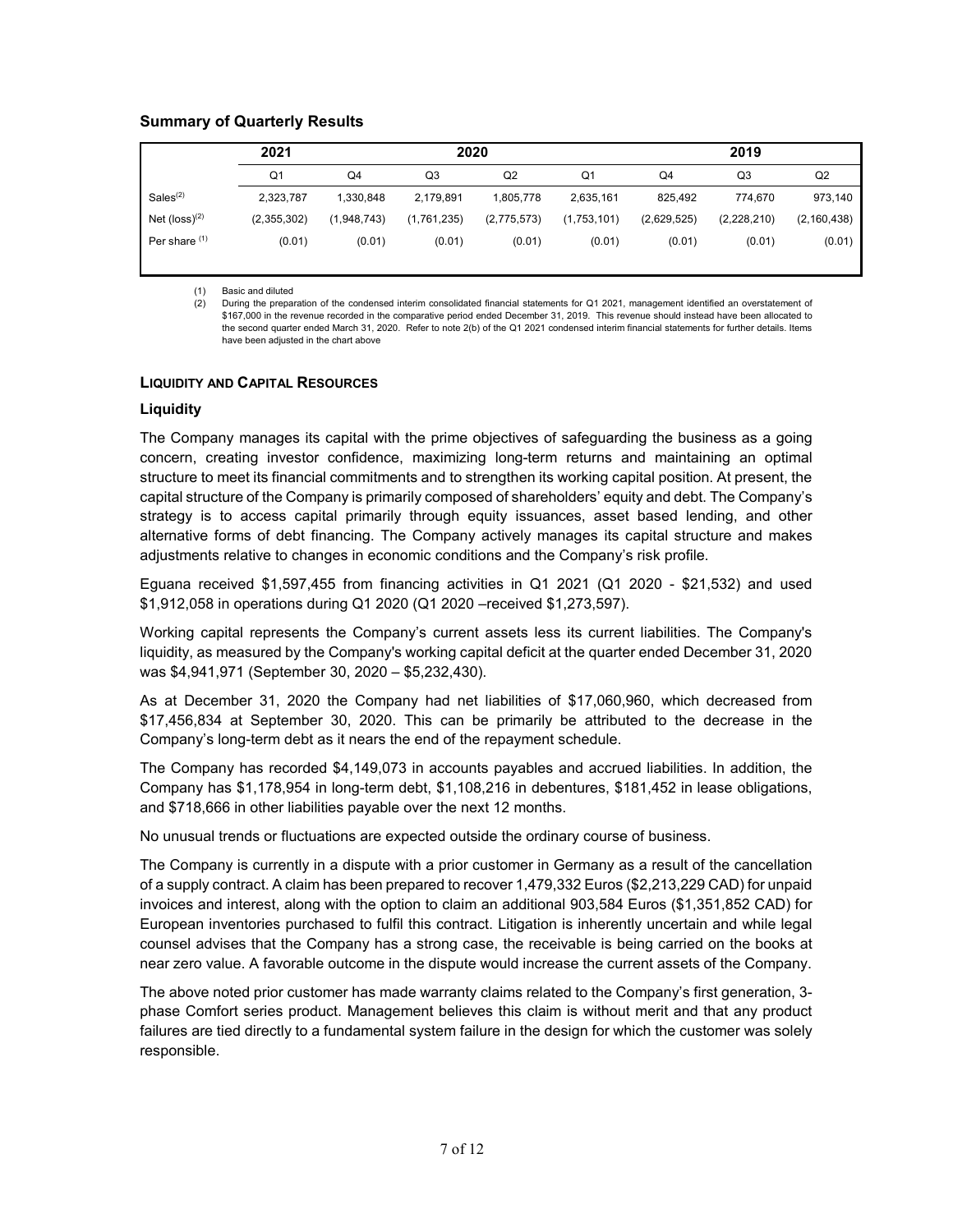# **Outstanding Debt**

In November 2019, the Company entered into a short-term bridge financing transaction ("Bridge Loan") in the amount of \$280,000 bearing an interest rate of 12.0% per annum for the initial three-month period, and 24.0% per annum each month thereafter, and holds a maturity date of May 29, 2020. The Company retained the right to prepay at any time a partial or the entire balance of the Bridge Loan outstanding together with accrued interest, without notice, penalty, or bonus. An administrative fee of 10% is due and payable on maturity date. On April 7, 2020 the Company repaid the full amount outstanding on the Bridge Loan.

On March 13, 2020 the Company closed a strategic investment with the ITOCHU Corporation and issued 5,000 unsecured convertible debentures at a price of \$1,000 per debenture, for total gross proceeds of \$5,000,000. Each ITOCHU Debenture is convertible into Units of the Company, at a price of \$0.15 per unit. Each Unit consists of one Common Share and one-half of one Warrant. Each whole Warrant shall enable the holder thereof to acquire an additional Common Share at a price of \$0.20 per share for a period of three years following the closing date of the issuance of the ITOCHU Debentures. The ITOCHU Debentures bear interest at 10% per annum, paid semi-annually in cash or additional common shares, and mature on March 13, 2023.

On November 2, 2020, the Company issued 1,150 EGTLP partnership units at a price of \$1,000 per unit resulting in gross proceeds of \$1,150,000. In connection with the issuance, the Company paid the agent a cash commission of \$86,250 and issued 574,942 broker warrants at a price of \$0.15 per warrant for a period of two years, with an expiry date of November 2, 2022. Legal and other costs of \$107,026 related to the issue of the partnership units were incurred.

On November 17, 2020, the Company closed a private placement of 10,000,000 common shares at an issue price of \$0.15 per common share, for gross proceeds of \$1,500,000. In connection with the offering, the Company incurred transaction costs of \$196,598, including agent commissions. Agents received 750,000 broker warrants, at a price of \$0.15 per warrant for a period of two years, with an expiry date of November 17, 2022.

Subsequent to quarter end, on February 19, 2021, the Company announced it would be forcing the conversion of its remaining unexercised Debentures as the volume weighted average trading price of the Common Shares exceeded \$0.30 for a period of 20 consecutive trading days. As a result of the Conversion, the estimated remaining total of approximately \$1.943 million of Debentures outstanding will be converted into approximately 12,953,339 Common Shares, and accrued interest (less any required deductions or withholdings) will be paid by the Company in cash or through the issuance of Common Shares to the applicable holders of the Debentures on March 22, 2021.

Subsequent to quarter end, On February 19, 2021, the Company announced that it has exercised its previously announced right to acquire all 1,150 Class F limited partnership units for 7,665,900 common shares in the capital of Eguana (the "LP Common Shares"). The LP Common Shares issued in exchange for the Units are subject to resale restrictions which expire on March 3, 2021.

Subsequent to quarter, on February 25, 2021, the Company closed a private placement of \$20,000,000 wherein it issued 50,000,000 special warrants at a price of \$0.40. Each special warrant will be convertible into one common share of the Company without any additional consideration upon certain conditions being met. As consideration for its services in connection with the Offering, the Company paid the Agents a cash commission equal to \$1,400,000 and issued a total of 3,500,000 non-transferable compensation special warrants of the Company.

# **Shareholders' Equity and Shares Outstanding**

As at March 1, 2021 269,131,377 common shares are issued and outstanding, an increase of 28,407,900 from December 31, 2020 due to the conversion of 1,959 convertible debenture units (13,060,004 shares), exercise of 1,450,000 employee and consultant stock options, exercise of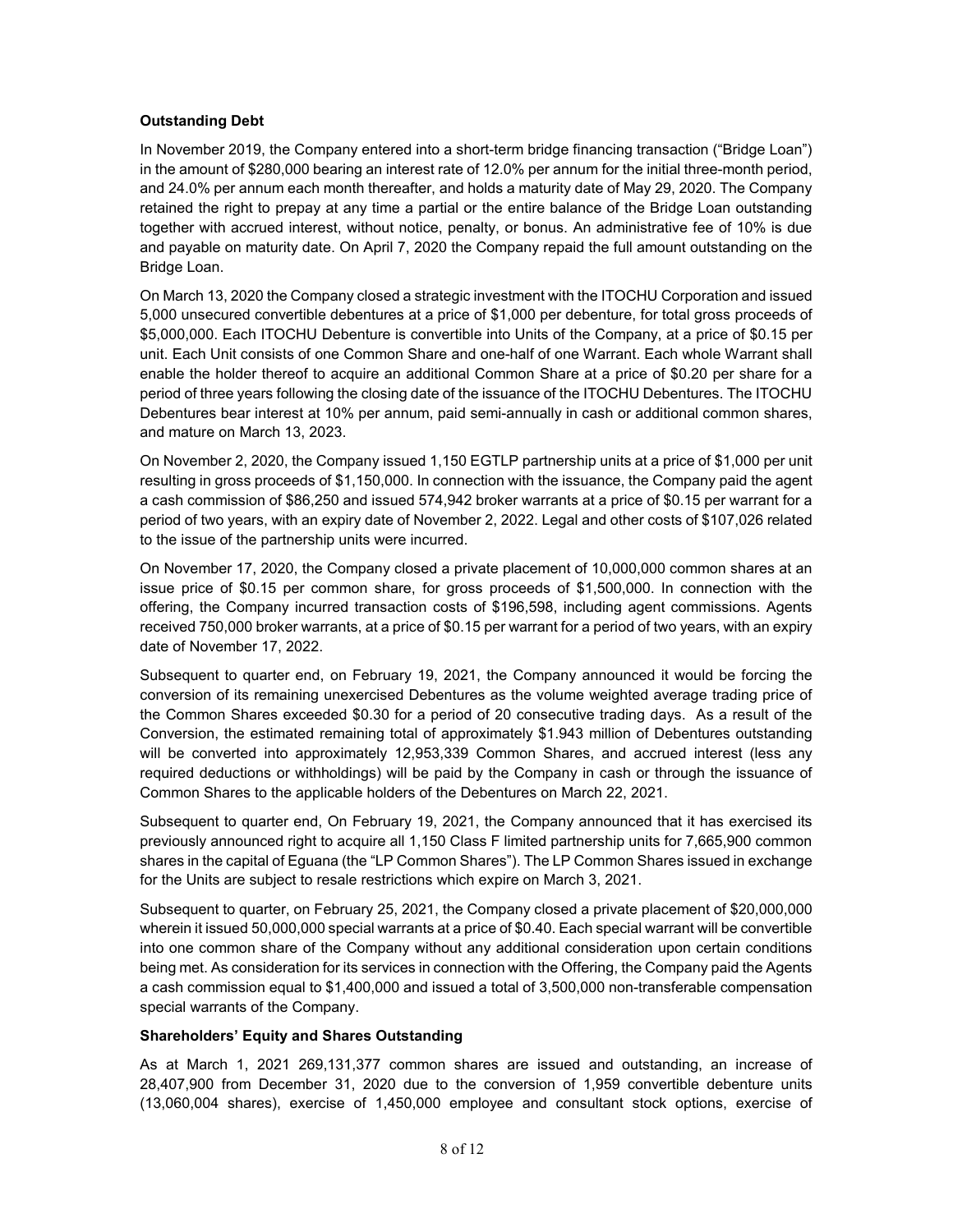6,648,398 warrants and the exercise of the right to acquire limited partnership units, resulting in 7,665,900 common shares.

As at March 1, 2021, there are common share purchase warrants representing the right to acquire 72,200,836 common shares, an increase of 47,036,802 from December 31, 2020 due to the issuance of 53,500,000 special warrants in the closing of a private placement, exercise of 2,487,065 warrants, issuance of 185,200 broker warrants, and exercise of 4,161,333 warrants relating to the Senior Lender debt amendment.

As at March 1, 2020 the Company has 15,342,316 stock options outstanding, an increase of 50,000 from December 31, 2020, due to 1,500,000 incentive options issued, offset by the exercise of 1,450,000 options. These options entitle the holders thereof to acquire up to 15,342,316 common shares. 10,708,989 stock options have vested as of today's date. The weighted average exercise price of the vested options is \$0.25 per share.

#### **Off-Balance Sheet Items**

As at December 31, 2020, the Company does not have any off-balance sheet arrangements that have, or are reasonably likely to have, a current or future material effect on Eguana's financial condition, results of operations, liquidity or capital expenditures.

#### **CAPITAL EXPENDITURES**

In Q1 2021, capital expenditures totaled \$4,672 (Q1 2020 - \$8,404) and were primarily incurred with respect to the to the purchase of computer hardware equipment.

#### **RELATED PARTY TRANSACTIONS**

The Company had the following related party transactions with director and key management personnel:

| Salaries and benefits            | Q1      |         |
|----------------------------------|---------|---------|
|                                  | 2021    | 2020    |
|                                  |         |         |
| General and administrative       | 117,807 | 113,690 |
| Product research and development | 71.654  | 70,043  |
| Selling and marketing            | 16.596  | 16,269  |
|                                  | 206,057 | 200,002 |

Included in accounts payable and accrued liabilities is \$861,013 (September 30, 2020 - \$777,194) due to directors and key management personnel.

Share based expenses to officers and a director was \$24,714 for the three-months ended December 31, 2020 (December 31, 2019 - \$19,310).

During Q1 2021 the Company paid \$36,318 (Q1 2020 - \$42,372) to its former CEO as part of a settlement agreement and incurred \$10,710 (Q1 2020 - \$15,832) of accretion as the obligation matures.

# **RISK FACTORS AND RISK MANAGEMENT Going Concern**

The condensed interim consolidated financial statements were prepared on a going concern basis. The going concern basis assumes that the Company will continue its operations for the foreseeable future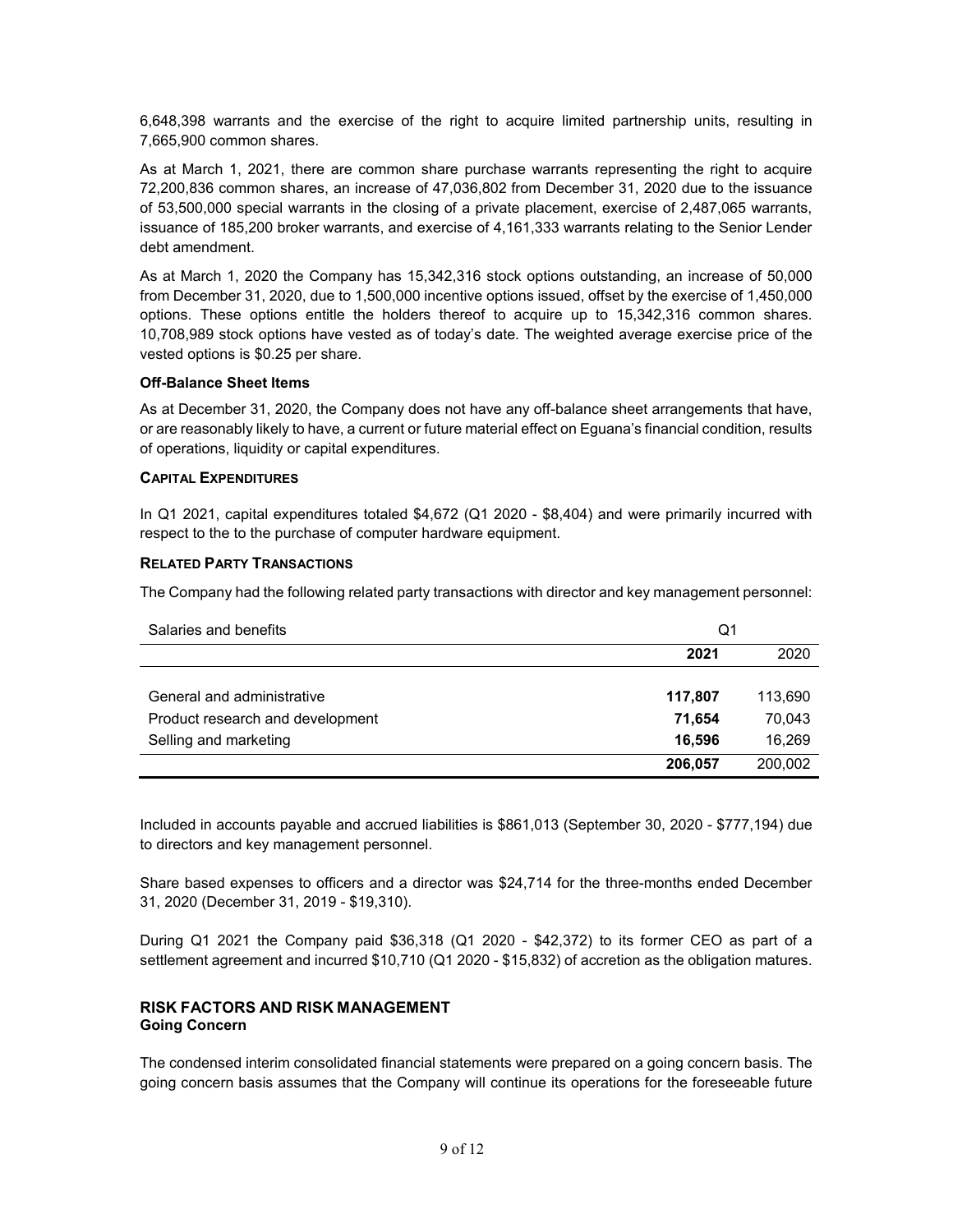and will be able to realize its assets and discharge its liabilities and commitments in the normal course of business.

At December 31, 2020, the Company had not achieved profitable operations since its inception and had accumulated a deficit of \$79,262,482 (September 30, 2020 - \$76,907,180) and incurred a net loss for the three-month period ended December 31, 2020 of \$2,355,302 (December 31, 2019 - \$1,753,101). Whether and when the Company can attain profitability from operations is uncertain. At December 31, 2020 the Company has a working capital deficiency of \$4,941,971 (September 30, 2020 – \$5,232,430). The lack of profitable operations and current liabilities being in excess of current assets results in material uncertainties that may cast significant doubt on the Company's ability to continue as a going concern.

The ability of the Company to continue as a going concern is dependent on completing equity or debt financings and generating profitable operations in the future in order to meet liabilities as they come due and enable the Company to continue operations. The ability to continue as a going concern may be adversely impacted by the loss of customers and declining sales per customer. To address its financing requirements, the Company has completed a \$20 million private placed (see note 21 in the condensed interim consolidated financial statements) and may need to also seek financing through the issuance of common shares, preferred shares, EGT Markets Limited Partnership units, debentures or other securities of the Company or its subsidiaries. The outcome of any future financings cannot be predicted at this time.

# **COVID-19 Based Risk**

The COVID-19 global pandemic has created unprecedented risks in Eguana's business, some of which are detailed here. The global supply chain has been disrupted with lockdowns in many countries, some of whose industries are part of Eguana's supply chain. There is a risk of component cost increases due to supply constraints along with expected increases in shipping and logistics costs. The short- and medium-term impacts are unprecedented in modern history and remain difficult to estimate at this time. The extent of the global economic damage remains unknown but is expected to be severe with economic recession, market volatility and political uncertainty may last many months or years as global supply chains, labour forces and credit markets recover. This may impact companies' abilities to reach the targeted sales numbers, gross margin objectives, and safe and healthy workplaces. Eguana has taken precautionary steps to mitigate the associated risks.

# **Government Regulation**

The operations of Eguana are subject to a variety of federal, provincial and local laws, regulations, and guidelines, including laws and regulations relating to health and safety, the conduct of operations, the protection of the environment, the operation of equipment used in its operations and the transportation of materials and equipment it provides for its customers. Of particular relevance to Eguana's business, the laws and regulations related to the interconnection of behind the meter energy resources and to the installation of lithium batteries are covered by an evolving set of regulations that are similar in scope but differ in detail in each region in which the company operates. Changes to these regulations often require investment in redesign and recertification of the company's products and may increase the cost of the product, but they affect Eguana and its competition equally with the net effect of limiting competition to those who make these investments and deferring any potential commoditization of our product category. Eguana believes that it is currently in compliance with all such laws and regulations. Eguana intends to invest financial and managerial resources to ensure such compliance and will continue to do so in the future; however, it is impossible for Eguana to predict the cost or impact of such laws and regulations on Eguana's future operations. Eguana's products are currently certified for use in Germany, the United Kingdom, France, Australia, and North America. The technical associations that are prevalent in maintaining the grid interconnection and safety standards in these countries are VDE, Australian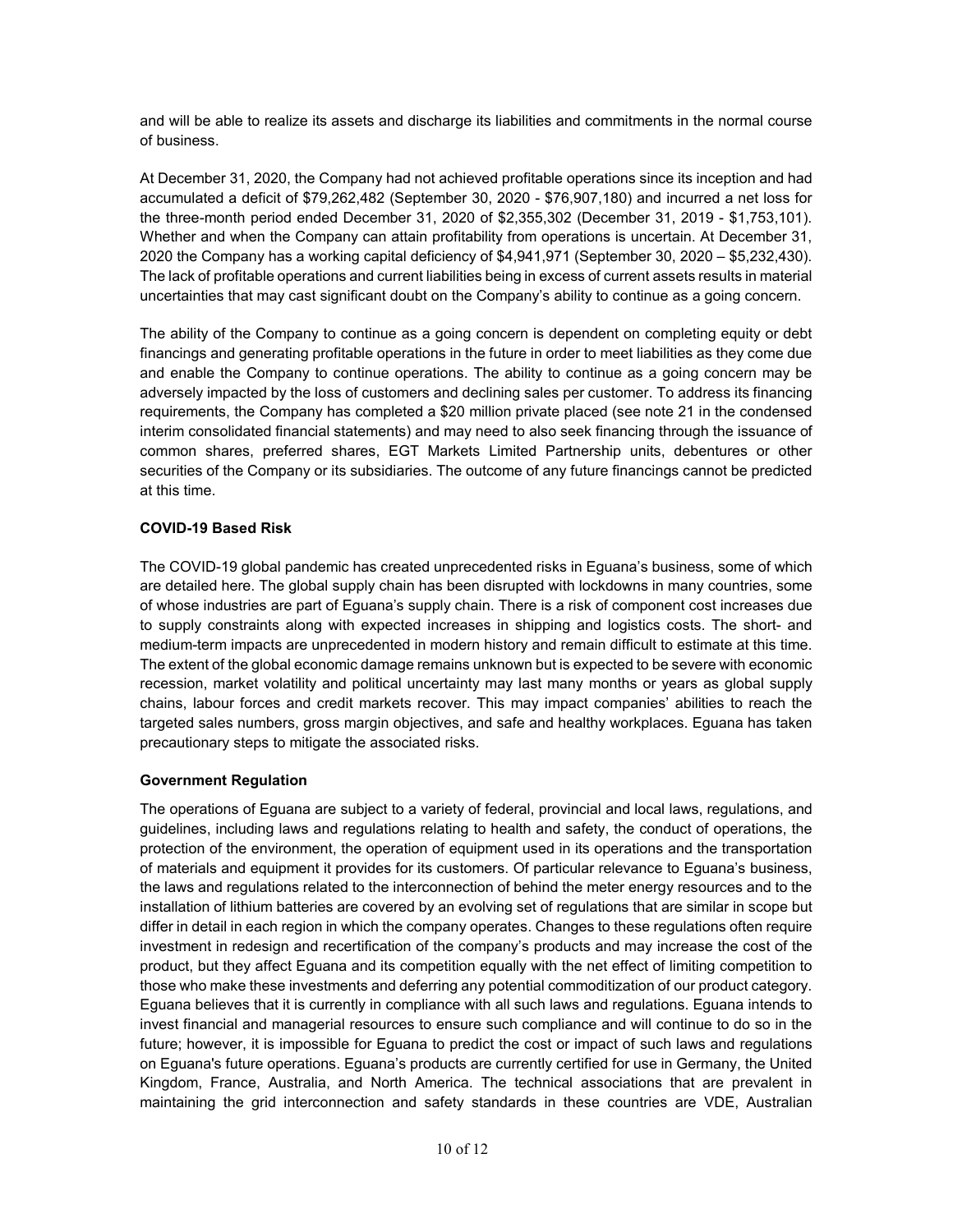Standards, UL, CSA, IEC, EN and FCC. The specific standards that are actively maintained for compliance by Eguana are VDE 4105, G98, AS 4777, UL 1741, UL 9540, IEC 62109 and IEC 61000.

# **ACCOUNTING POLICIES**

#### **New accounting standards issued but not yet effective**

New accounting standards and interpretations have been published that are not mandatory for the current period and have not been early adopted. The Company is currently evaluating the impact of adopting these standards.

#### *IAS 1, Presentation of Financial Statements ("IAS 1")*

An amendment to IAS 1 was issued in January 2020 and applies to annual reporting periods beginning on or after January 1, 2023. The amendment clarifies the criterion for classifying a liability as noncurrent relating to the right to defer settlement of a liability for at least 12 months after the reporting period. The Company is assessing the impact of this standard.

# **ADVISORY SECTION**

# **Forward-Looking Statements**

This MD&A contains forward-looking information and forward-looking statements (collectively, "forwardlooking statements") within the meaning of applicable securities laws that and are based on certain assumptions and analysis made by the Company's management as of the date of this MD&A. Forwardlooking statements include, without limitation, statements with respect to investment objectives and strategy, the development plans of the Company, regulatory changes, availability of customers, market penetration, the Company's intentions, results of operations, levels of activity, future capital and other expenditures (including the amount, nature and sources of funding thereof), business prospects and opportunities, construction timetables, extent of solar resource usage and future growth and performance opportunities. The words "believes", "expects", "expected", "plans", "may", "will", "projects", "anticipates", "estimates", "would", "could", "should", "endeavours", "seeks", "predicts", "intends", "potential", "opportunity", "target" or variations of such words of similar expressions thereto and the negatives thereof, identify forward-looking statements. In particular, this MD&A includes forward-looking statements with respect to the future dynamics and size of the solar PV and energy storage market and segments thereof; statements concerning the Company's expectations of future relationships as well as the size of the market for power electronics; statements concerning the Company's sales; and statements concerning factors which management believes may be relevant in assessing whether the Company's plans are achievable.

Forward-looking statements are necessarily based upon management's perceptions of historical trends, current conditions and expected future developments, as well as a number of specific factors and assumptions that, while considered reasonable by the Company as of the date of such statements, outside of the Company's control and are inherently subject to significant business, economic and competitive uncertainties and contingencies which could result in the forward-looking statements ultimately being entirely or partially incorrect or untrue.

Certain forward-looking statements contained in this MD&A about prospective results of operations, financial position or cash flows may constitute "future oriented financial information", is based on assumptions about future events, is given as at the date hereof and including economic conditions and proposed courses of action, based on management's assessment of the relevant information currently available. Readers are cautioned that such financial outlook information contained in this MD&A should not be used for purposes other than for which it is disclosed herein.